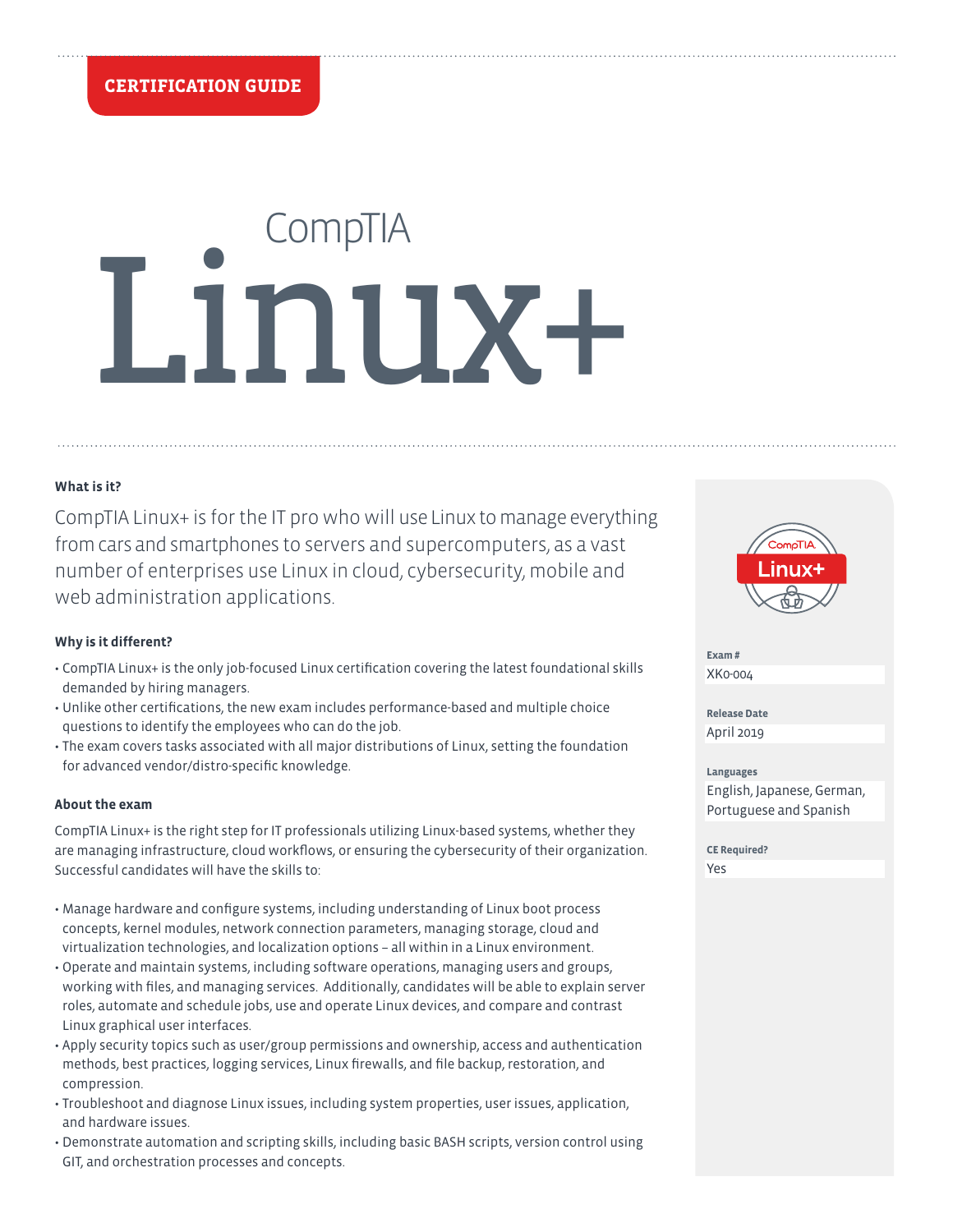### **What's in this version?**

The new CompTIA Linux+ exam has been updated to align with the skills needed to support today's IT infrastructure. CompTIA Linux+ still validates the competencies required of a system administrator supporting Linux systems, but the new CompTIA Linux+ exam has been thoroughly revised with an increased focus on the following most relevant topics: security, kernel modules, storage & visualization, device management at an enterprise level, git & automation, networking & firewalls, server side & command line, server (vs. client-based) coverage, troubleshooting and SELinux.

The new certification can be earned by passing a single exam developed in-house by CompTIA using our best-in-class ISO accredited process.

#### **How does Linux+ Compare to Alternatives?**

|                                | Linux+                                                                                                                                                                    | rofessional                                                                                                                              | <b>ed</b> hat<br>ERTIFIED<br>SYSTEM                                                                                                                                 |
|--------------------------------|---------------------------------------------------------------------------------------------------------------------------------------------------------------------------|------------------------------------------------------------------------------------------------------------------------------------------|---------------------------------------------------------------------------------------------------------------------------------------------------------------------|
| <b>Certification</b>           | Linux+                                                                                                                                                                    | <b>LPIC-1 from LPI</b>                                                                                                                   | <b>Red Hat Certified Systems</b><br><b>Administrator (RHCSA)</b>                                                                                                    |
| Performance-based<br>Questions | Yes, as well as multiple choice<br>(single and multiple response)<br>and drag and drop. Many of the<br>questions are scenario-based.                                      | <b>No</b>                                                                                                                                | Only performance-based<br>questions                                                                                                                                 |
| <b>Exam Length</b>             | 1 exam, 90 min                                                                                                                                                            | 2 exams                                                                                                                                  | 10-15 hands-on assignments;<br>$2\frac{1}{2}$ hours                                                                                                                 |
| <b>Experience Level</b>        | 9-12 months of Linux<br>experience, with 18 months of<br>prior general IT experience                                                                                      | Early career                                                                                                                             | High-level Red Hat sys admin<br>experience. Very hard to pass<br>without significant hands-on<br>experience and is recommended<br>for advanced Linux professionals. |
| <b>Exam Focus</b>              | Focuses on the latest technology<br>and trends for IT professionals in<br>an enterprise environment.<br>Covers all major distributions of<br>Linux. Recognized in job ads | Does not focus on working in an<br>enterprise environment, therefore<br>not all items are relevant or<br>up-to-date for IT professionals | Covers only Red Hat systems.<br>As a 100% performance-based<br>exam, it is difficult to study for.                                                                  |
| <b>Pre-requisites</b>          | Recommended CompTIA A+,<br>CompTIA Network+ and 12<br>months of Linux admin experience                                                                                    |                                                                                                                                          | Recommended Red Hat sys<br>admin experience. Though not<br>a pre-requisite, Linux+ makes<br>an excellent "ramp-up" to this<br>certification.                        |

#### **CompTIA Certification Pathway**

**INFRASTRUCTURE PATHWAY** CompTIA certifications align with the skillsets needed to support and manage IT infrastructure. Enter where appropriate for you. Consider your experience and existing certifications or course of study.



#### **Top Linux+ Job Titles**

- Linux Administrator
- Network Administrator
- Technical Support Specialist
- Systems Administrator
- Linux Database Administrator
- Web Administrator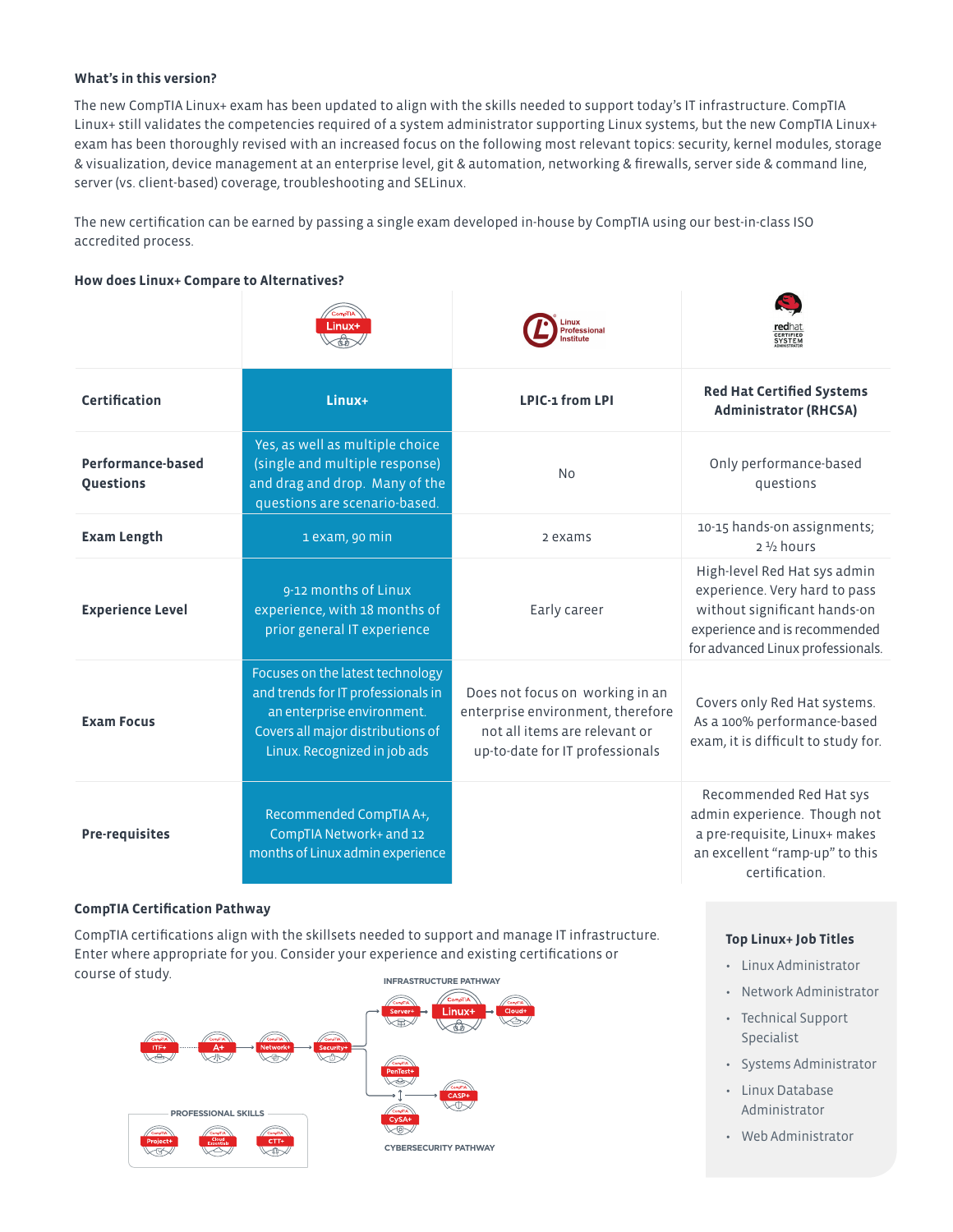#### **Technical Areas Covered in the Certification**